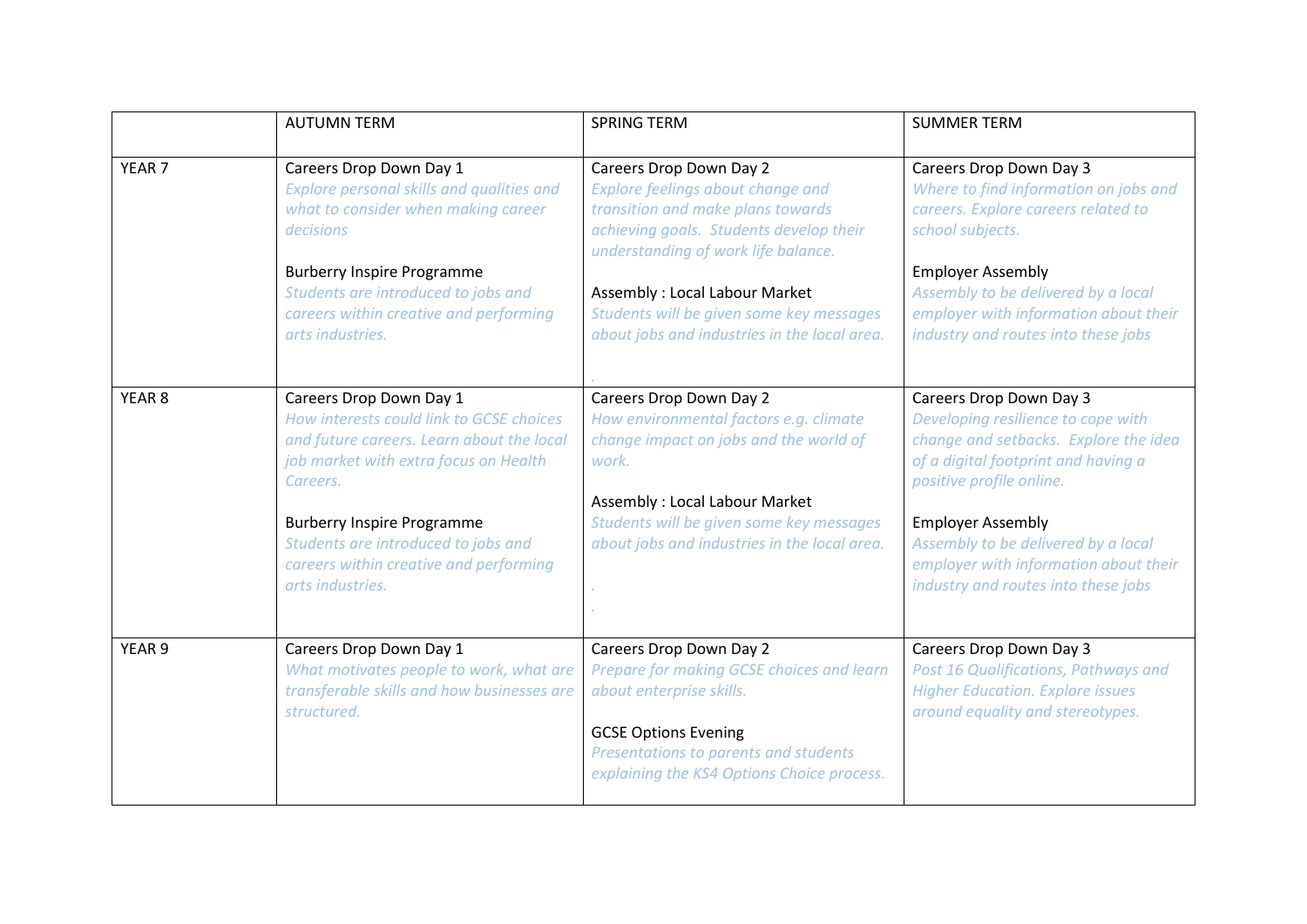| <b>Burberry Inspire Programme</b><br>Students are introduced to jobs and<br>careers within creative and performing                                                                 | Opportunity to speak to subject areas and<br>careers adviser.                                                                                                                                                                       | <b>Employer Assembly</b><br>Assembly to be delivered by a local<br>employer with information about their |
|------------------------------------------------------------------------------------------------------------------------------------------------------------------------------------|-------------------------------------------------------------------------------------------------------------------------------------------------------------------------------------------------------------------------------------|----------------------------------------------------------------------------------------------------------|
| arts industries.<br><b>Health and Social Care Careers Showcase</b><br>Aimed at students studying Health and<br>Social Care this event provides insight<br>into jobs in the sector. | Assembly: Local Labour Market<br>Students will be given some key messages<br>about jobs and industries in the local area<br>using information from the Future Goals<br>website. Including information on routes<br>into employment. | industry and routes into these jobs                                                                      |
|                                                                                                                                                                                    | Give Construction a Try<br>Group of students attend this interactive<br>event to find out about the wide range of<br>occupations in the Construction industry.                                                                      |                                                                                                          |

| YEAR 10 | Careers Drop Down 1                                                                                                                                                                                    | Careers Drop Down 2                                                                                                                                                                                                                 | Careers Drop Down 3                                                                                                |
|---------|--------------------------------------------------------------------------------------------------------------------------------------------------------------------------------------------------------|-------------------------------------------------------------------------------------------------------------------------------------------------------------------------------------------------------------------------------------|--------------------------------------------------------------------------------------------------------------------|
|         | Budgeting and saving money. How to                                                                                                                                                                     | Employment and consumer rights and legal                                                                                                                                                                                            | <b>Preparation for Mock interview days</b>                                                                         |
|         | understand a payslip.                                                                                                                                                                                  | aspects of social media.                                                                                                                                                                                                            | and skills for networking.                                                                                         |
|         | Inspiring Skills Yorkshire & Humber<br>Group of students attend this careers fair<br>event, meeting with national and local<br>employers and education providers.<br>(*May be a virtual event in 2021) | Assembly: Local Labour Market<br>Students will be given some key messages<br>about jobs and industries in the local area<br>using information from the Future Goals<br>website. Including information on routes into<br>employment. | <b>College Taster Days</b><br><b>NEW College &amp; Wakefield College;</b><br>all students will attend one or both. |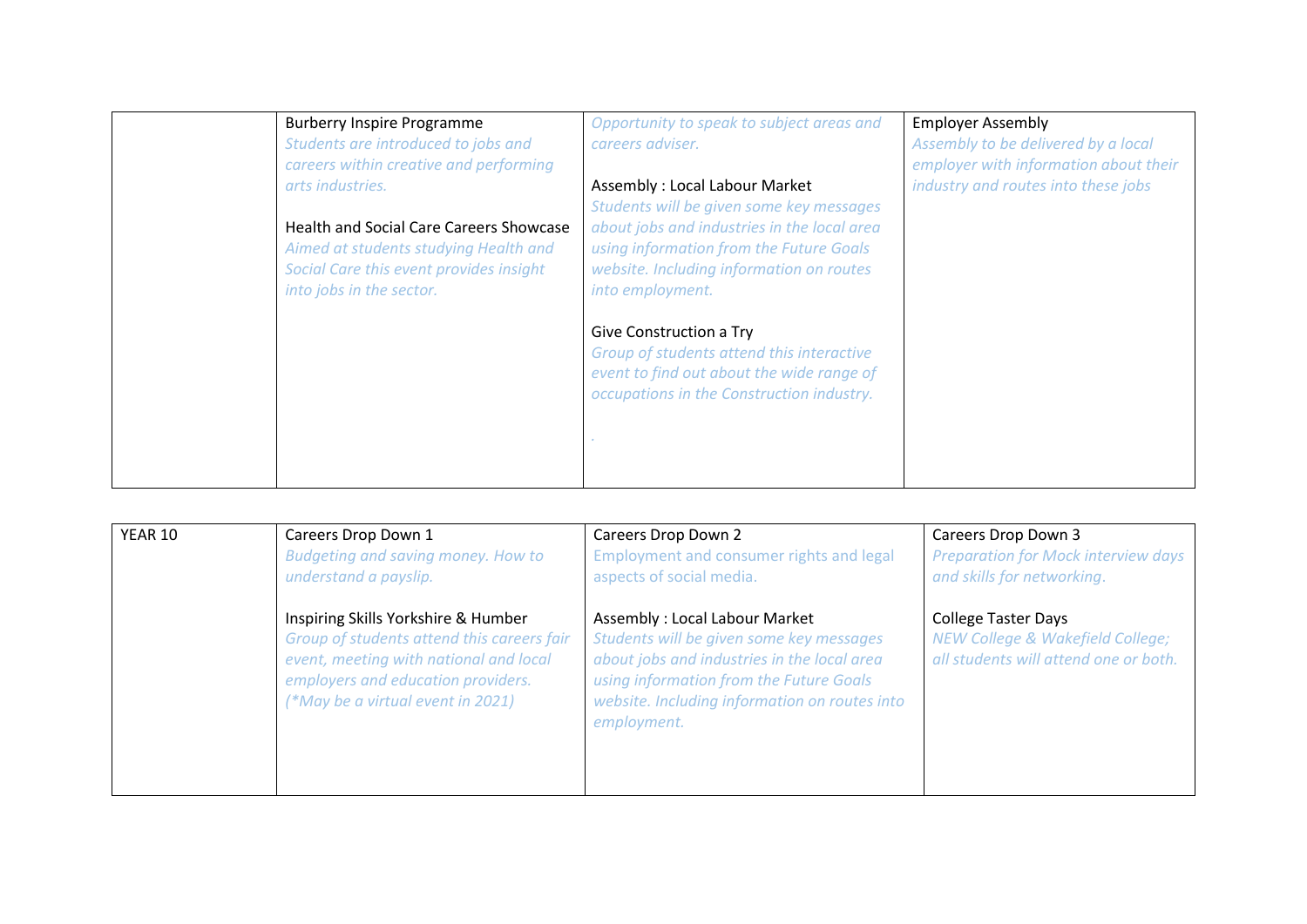|         | <b>Health and Social Care Careers Showcase</b><br>Aimed at students studying Health and<br>Social Care this event provides insight into<br>jobs in the sector.                                                                                 | <b>Employer Assembly</b><br>Assembly to be delivered by a local employer<br>with information about their industry and<br>routes into these jobs<br><b>Workplace Visits</b><br>All students will experience a visit to a local<br>employer, meet current employees and find<br>out about routes into employment.               | Mock Interviews<br>All students experience a practice<br>interview with an employer and<br>receive written feedback. |
|---------|------------------------------------------------------------------------------------------------------------------------------------------------------------------------------------------------------------------------------------------------|-------------------------------------------------------------------------------------------------------------------------------------------------------------------------------------------------------------------------------------------------------------------------------------------------------------------------------|----------------------------------------------------------------------------------------------------------------------|
| YEAR 11 | Post 16 Applications<br>Start in October and throughout the<br>autumn term. Students complete a<br><b>Personal Statement and make online</b><br>applications through the Wakefield<br>Prospectus or to colleges direct.<br><b>Careers Fair</b> | <b>Apprenticeships Applications Support</b><br>Workshops and small group sessions are<br>delivered for students seeking an<br>apprenticeship. Run by school careers adviser<br>but with support from local businesses and<br>apprenticeship providers. Sessions include CV<br>writing, making applications, interview skills. |                                                                                                                      |
|         | Students have the opportunity to gather<br>information from local employers,<br>colleges, $6th$ form and apprenticeship<br>providers.                                                                                                          | National Apprenticeship Week<br><b>Employers, training providers and colleges set</b><br>up lunchtime stalls for students to visit.                                                                                                                                                                                           |                                                                                                                      |
|         | Assembly: Apprenticeships<br>Students find out about what is involved<br>in doing an apprenticeship and the<br>application process.<br>Assemblies: Post 16 Providers                                                                           | <b>Employer Assembly</b><br>Assembly to be delivered by a local employer<br>with information about their industry and<br>routes into these jobs. (May be delivered<br>earlier in the year)                                                                                                                                    |                                                                                                                      |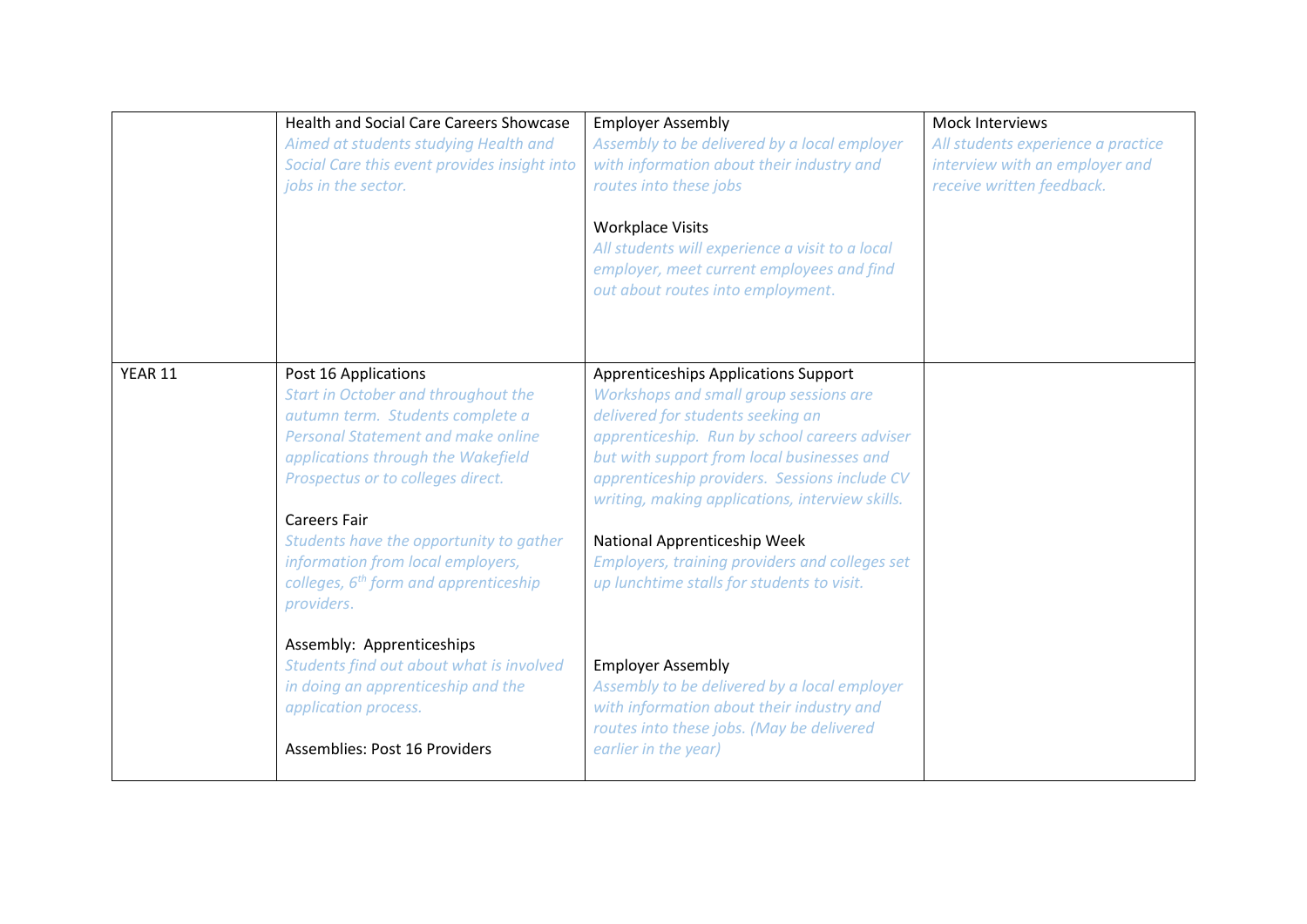|                      | A series of assemblies take place with<br>local colleges & 6 <sup>th</sup> Form to launch the<br>application process.<br>National Apprenticeship Show<br>Group of students attend this event to<br>meet with employers offering<br>opportunities for school leavers.<br>(TBC May be a virtual event in 2021) |                                                                                                                                                  |                                                                                                                                                                          |
|----------------------|--------------------------------------------------------------------------------------------------------------------------------------------------------------------------------------------------------------------------------------------------------------------------------------------------------------|--------------------------------------------------------------------------------------------------------------------------------------------------|--------------------------------------------------------------------------------------------------------------------------------------------------------------------------|
|                      | Year 11 Pie Peas and Progression<br><b>Information Evening for parents &amp;</b><br>students planning for Post 16 transition.<br>Includes opportunity to meet with Post 16<br>Providers.                                                                                                                     |                                                                                                                                                  |                                                                                                                                                                          |
| 6 <sup>th</sup> Form | All Y12 students start Progression Module<br>This involves researching university and<br>employment options, completing a CV<br>and attending a Mock Interview.                                                                                                                                              | <b>Work Experience</b><br>Year 13 Business Students take part in a work<br>experience placement.                                                 | <b>Work Experience</b><br><b>Year 12 Health and Social Care</b><br>students take part in a three week<br>work experience placement.                                      |
|                      | Assembly<br><b>Inspiration for Higher Education - visiting</b><br>speaker from a university<br>Health & Social Care Taster Day                                                                                                                                                                               | <b>HE Student Finance Talk</b><br>Year 12 Students receive a presentation<br>finance for university i.e. Tuition Fees, Loans<br>and Repayment.   | <b>UCAS HE Convention</b><br>Year 12 students are able to attend<br>presentations on subjects to study<br>at university and can gather<br>information from HE providers. |
|                      | Y12 Students attend a taster day at<br>Huddersfield University to explore HE<br>routes into Health & Social Care<br>professions.<br>(TBC for 2021)                                                                                                                                                           | <b>Employer Assembly</b><br>Assembly to be delivered by a local employer<br>with information about their industry and<br>routes into these jobs. |                                                                                                                                                                          |